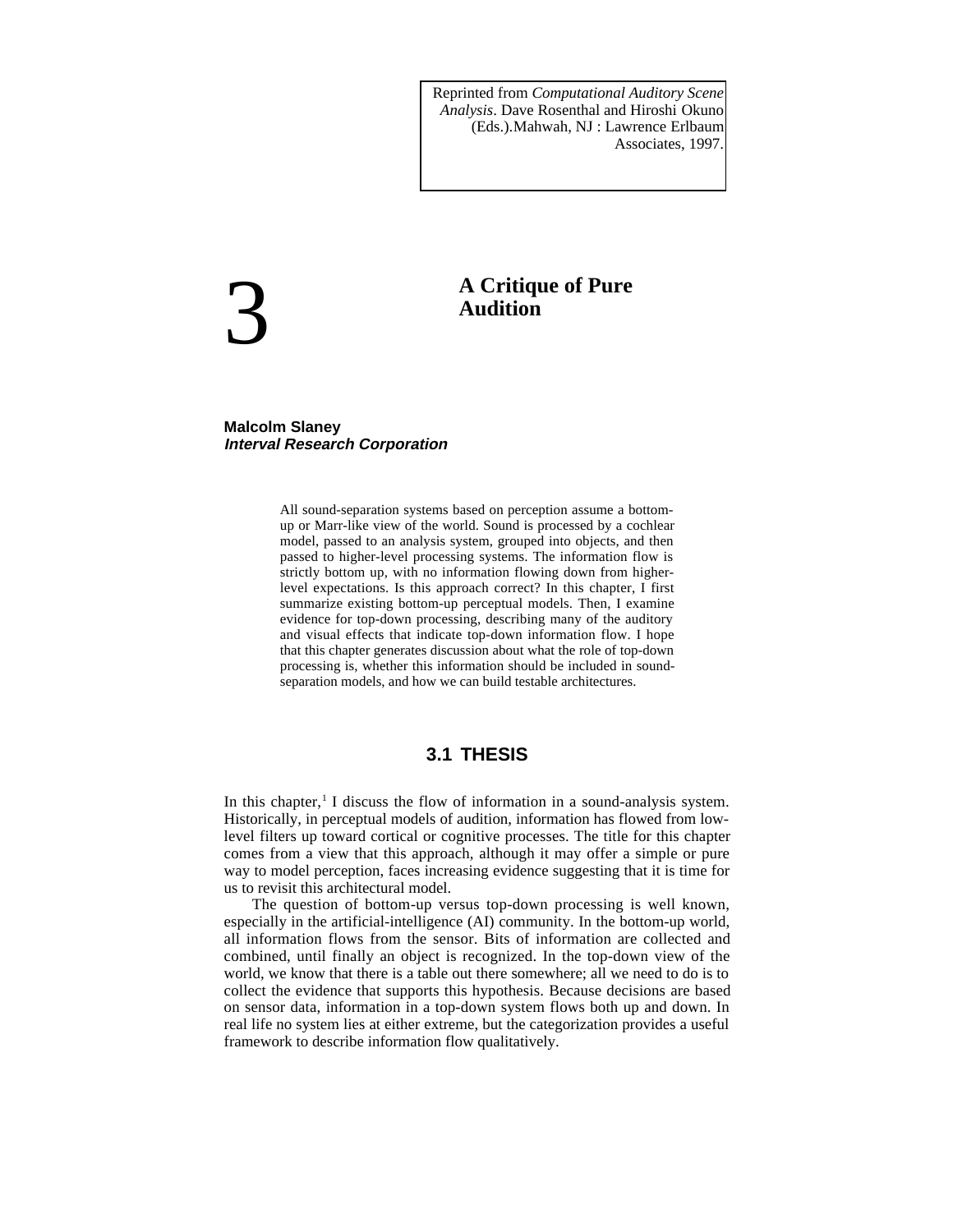From an engineering point of view, there are many advantages to modeling the perceptual system with bottom-up information flow. As each process is studied and understood, the essential behavior is captured in a model. The results can then be passed to the next stage for further processing. Each stage of the model provides a solid footing that permits the work at the next stage to proceed.

The science of perception is bottom up. This assertion is true for both the visual system and the auditory system. Peripheral processes are studied and used as building blocks in the journey toward the cortex. It is relatively easy to understand what a neural spike near the retina or the cochlea does, but it is much harder to understand what a spike in the cortex signifies.

Churchland, Ramachandran, and Sejnowski, in their recent book chapter, "A Critique of Pure Vision" (Churchland et al., 1994), questioned the assumption that information flows exclusively bottom up. There is much evidence, both behavioral and neurophysiological, that suggests that the visual system uses significant information that flows top down. They define a *pure* system as one that is exclusively bottom up; the alternative model is a *top-down* or an *interactive* system.

We shall look at the arguments in "A Critique of Pure Vision" and shall discuss their applicability to the auditory world. Have those of us who build auditory-perception systems ignored the avalanche of information from higher cognitive levels? With gratitude to Churchland, Ramachandran, and Sejnowski, I hope that this chapter will promote discussion, and will provide a framework for describing computational auditory-scene-analysis systems.

Section 3.2 reviews the case for pure vision and pure audition systems. Section 3.3 surveys the evidence for an interactive approach to audition and vision. Section 3.4 concludes with observations about possible future research. This chapter does not describe the role of efferent projections in the auditory and visual pathways. I hope that the examples cited here will inspire more study of neural top-down connections.

# **3.2 MARR'S VISION**

David Marr's book *Vision* was a conceptual breakthrough in the vision and AI worlds (Marr, 1982). Most important, for the present discussion, is the argument that the visual system can be described as a hierarchy of representations.<sup>2</sup> At the lowest level, an image represents intensity over an array of points in space. Simple processing converts these pixels into lines, curves, and simple blobs. This primal sketch can then be converted into a 2  $1/2-D^3$  sketch by finding orientations and noting the discontinuities in depth, all from the perspective of the camera. Later processing then converts this sketch into a world view of the objects in the scene.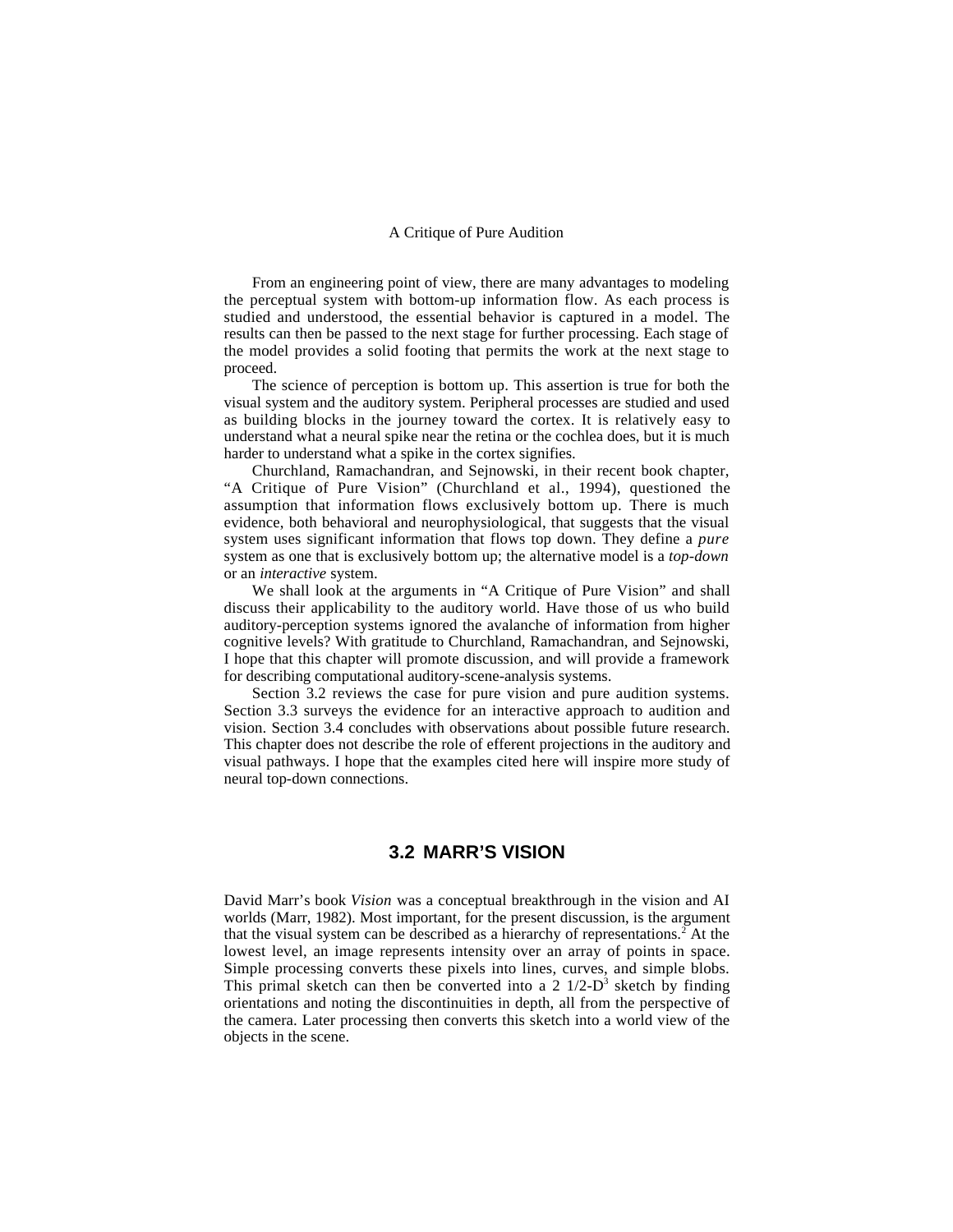

FIG. 3.1. A schematic of the pure-audition approach to auditory analysis.

Churchland and colleagues described a caricature of pure vision with the following attributes:

- (1) We see the complete world. The retina records a complete image and we analyze it at our leisure.
- (2) There is a hierarchy of information and representations.
- (3) Information flows from bottom to top, with high-level representations depending on only the low-level processes, not vice versa.

This cartoon model of *pure vision* or *pure audition* serves as a reference point for one end of the pure–interactive scale. Whereas what Churchland called *interactive vision,* or what Blake (Blake & Yuille, 1992) called *active vision*, falls on the other end of the scale.

Many auditory systems have adapted the pure-vision philosophy. Figure 3.1 is an amalgam of system architectures as described by Mellinger (Mellinger, 1991), Cooke (Cooke, 1993), and Brown (Brown & Cooke, 1994) to do auditory sound separation. A filter stage feeds spectral information into an event analyzer and a detector. Later events are combined into objects by a process known as *scene analysis*. To my knowledge, all auditory-perception models, including my own, have assumed a bottom-up approach to the problem, often referring to Marr's notion as a guiding principle. Is this approach the best one?

Churchland, Ramachandran, and Sejnowski argued that the pure-vision view of the world is a dangerous caricature. Although computer vision has made much progress with this premise, the path could turn out to have a dead-end. They make these points: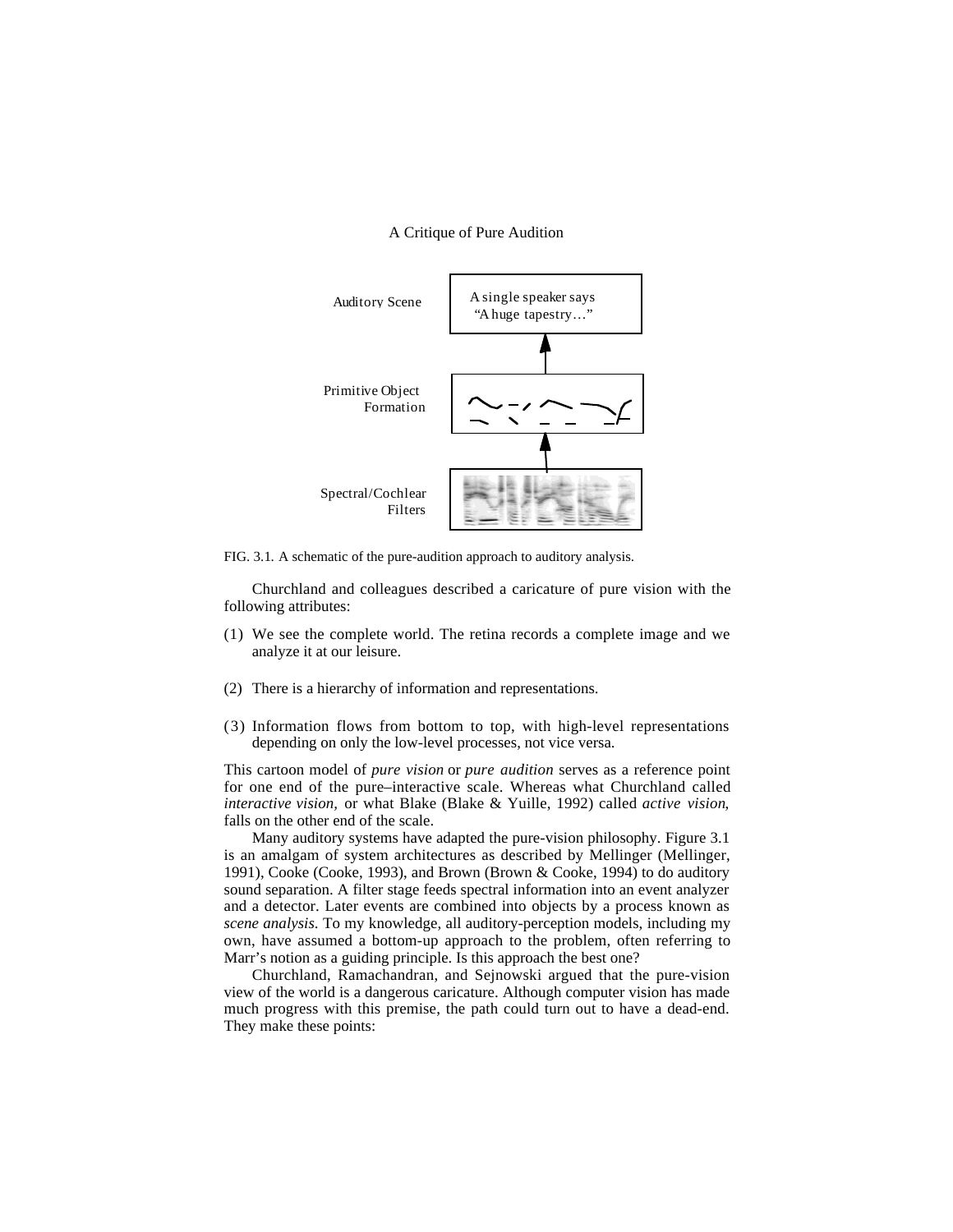The idea of "pure vision" is a fiction, we suggest, that obscures some of the most important computational strategies used by the brain. Unlike some idealizations, such as "frictionless plane" or "perfect elasticity" that can be useful in achieving a core explanation, "pure vision" is a notion that impedes progress, rather like the notion of "absolute downess" or "indivisible atom" (Churchland et al., 1994, p. 24)

I worry that the same criticism applies to computational auditory scene analysis.

Churchland described—the opposite of pure vision—interactive vision or top-down processing, as follows:

- (1) Perception evolved to satisfy distinct needs.
- (2) We see only a portion of the visible world, although motion (or sudden sounds) can redirect our attention.
- (3) Vision is interactive and predictive. It builds a model of the world and the visual system tries to predict what is interesting.
- (4) Motion and vision are connected. We move to see more of the world.
- (5) The neurophysiological architecture is not hierarchical; much information flows both ways.
- (6) Memory and vision interact.

There is much evidence that the auditory system has many of the same properties. Perhaps our models should have them too.

A clear example of *interactive vision* is shown in Figure 3.2. Saccadic eye movements are plotted as a subject explores a visual scene. Clearly, the subject does not see the entire image at once. Instead she gradually explores pieces of it. Does a similar process occur in the auditory world?

# **3.3 EXAMPLES OF INTERACTIVE PROCESSES**

There are many visual and auditory effects that are not what they seem. The following examples do not provide proof that the auditory and visual systems are interactive; instead, they serve to illustrate problems with a purely bottom-up view of processing flow. I describe global influences, motion, and categorization decisions that are influenced by the semantics, grouping, cross-modality influences, and the effect of learning. In all but the learning case, I give examples from the worlds of vision (from Churchland) and of audition.<sup>4</sup>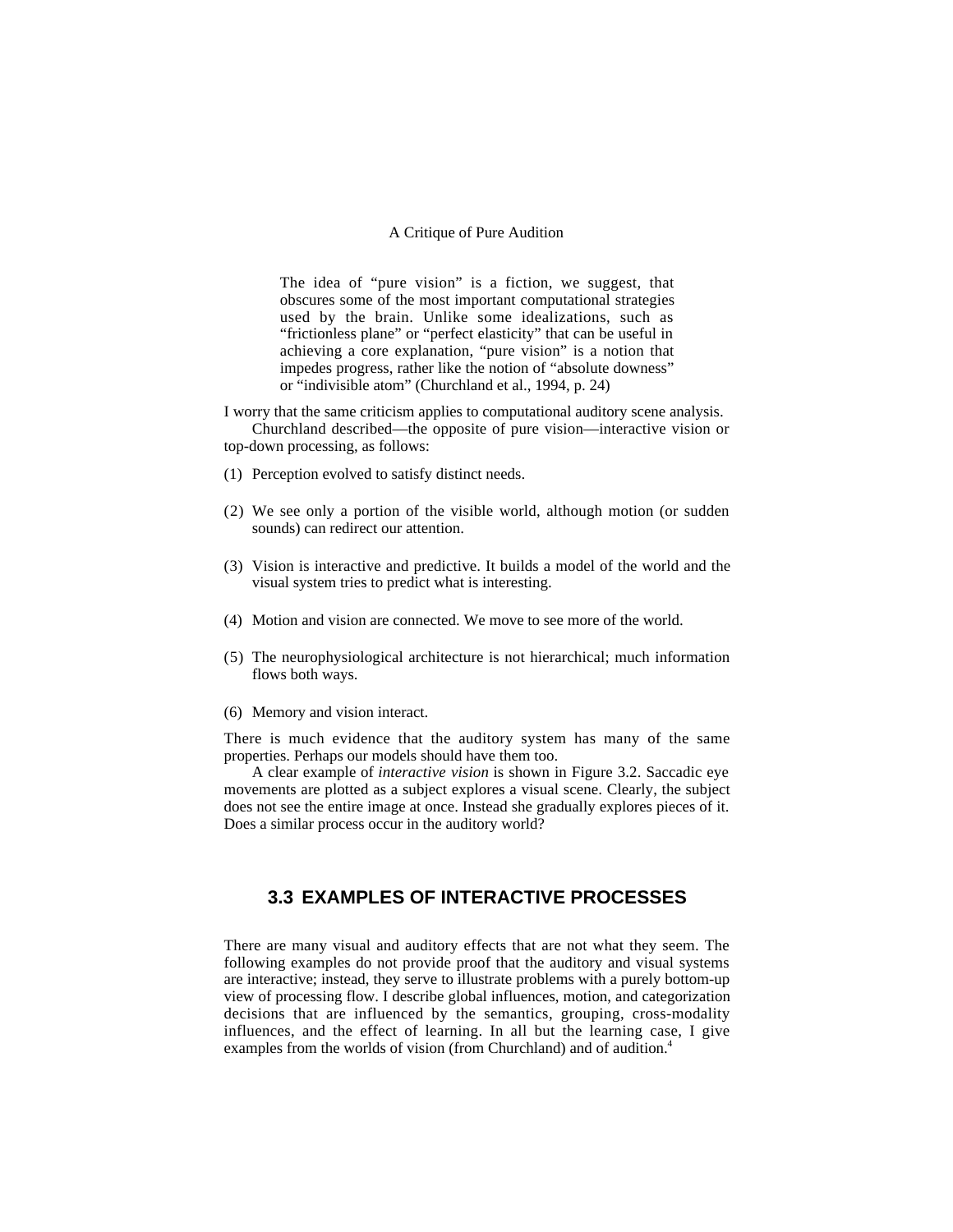

FIG. 3.2. The lines on the right are a plot the saccadic eye movements of a subject who is looking at the face on the left. (Source: Reprinted with permission from Yarbus, 1967.)

# 3.3.1 Global Influences

A basic feature of a pure system is that local features are all that the system needs to make decisions about the low-level properties of a stimulus. If a global property affects the local decision, then either the analysis of the two properties is different from that originally proposed, or a global or high-level information source is modifying the low-level percept.

*Signal-Level Control.* Both the auditory and the visual systems include control mechanisms to change the global properties of the received signal. The pupils of the visual system control the amount of light that falls on the retina. Likewise, at the lowest levels of the auditory system, efferent signals from the lower superior olivary complex affect the mechanical tuning of the cochlea, thus changing the size of the vibrations of the basilar membrane. Whereas both mechanisms are important, they do not change the information content of the signal and thus are not considered here.

*Occlusion and Masking.* A simple example of the type of information flow that we do want to consider is the way that we perceive occluded lines and tones. If the break is short, we see a continuous line. Likewise, if a rising chirp is partially replaced with a noise burst, we are convinced that we never heard the tone stop. The remainder of this section describes similar effects.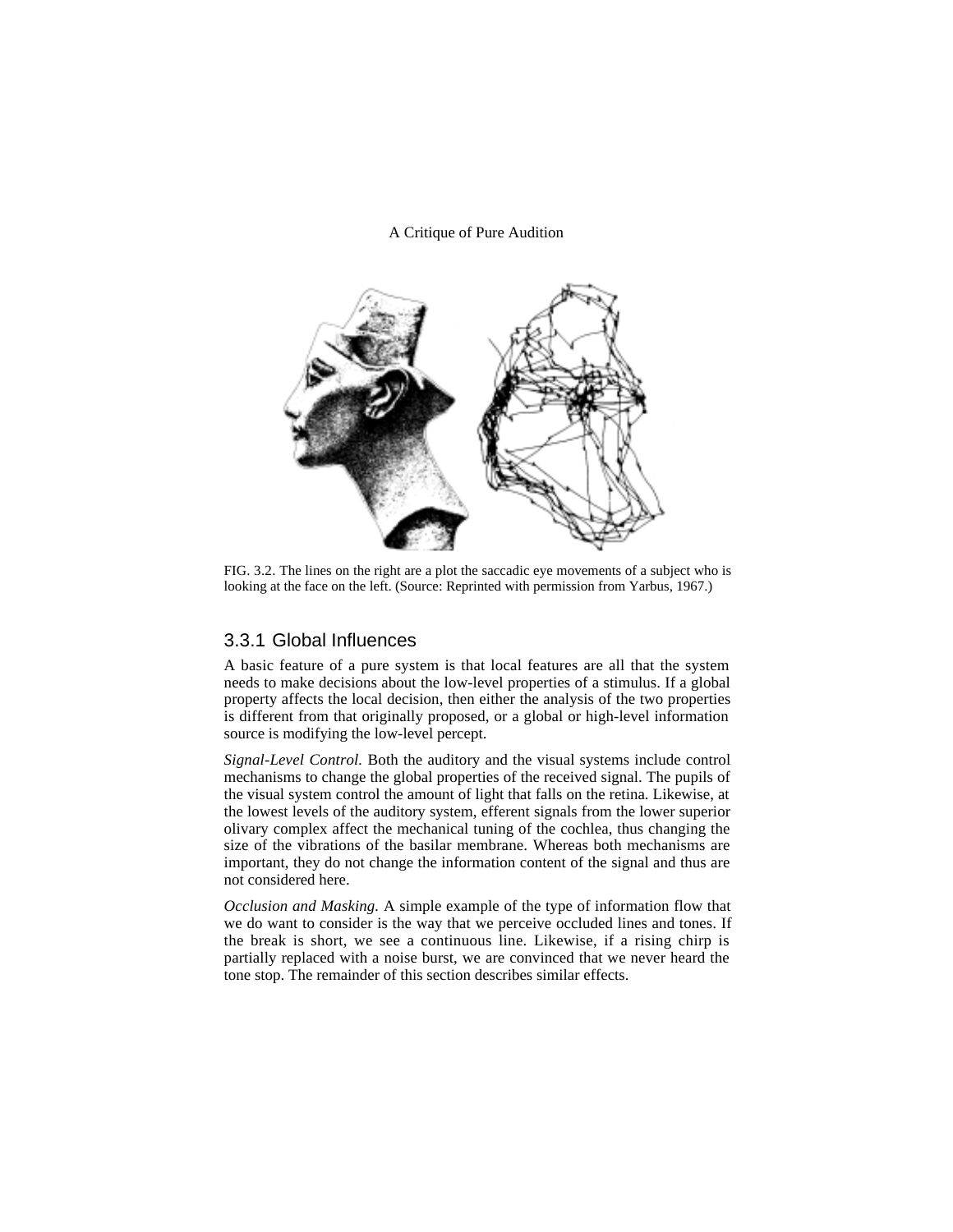

FIG. 3.3. Alternating white and black dots that create an illusion. Subjects see one uniform motion, either the motion indicated in the left or right image, and never see a combination of the two directions. (Source: Adapted with permission from Churchland et al., 1994).

### 3.3.2 Motion

Acoustic and visual motion provide evidence that perception is not a strictly hierarchical process. In some cases, local motion determines segmentation; in other cases, the segmentation and global properties determine the motion. A visual and an acoustic example show aspects of this hierarchy dilemma.

*Vision: Bistable Quartets.* Figure 3.3 illustrates a visual stimulus where the local motion is ambiguous. Motion can be perceived differently in different parts of the image; instead, however, when these two images are alternated, the subject sees all motion in the same direction. Similar examples are given in the Churchland chapter.

*Audition: Deutsch Octave Illusion*. Direct analogies to the bistable-quartet motion are difficult to find because acoustic-object formation is so strongly mediated by pitch and speech perception. A related auditory stimulus is presented by Diana Deutsch to show the effect of experience on perceived motion (Deutsch, 1990). Some people hear a two-tone pattern as ascending in pitch; when the pattern is changed to a different key, however, the same people hear it as descending. Deutsch reports that there is a correlation between the range of fundamental frequencies in the speaker's natural voice and the direction perceived.5

## 3.3.3 Categorization

In a purely bottom-up system, the semantic content of a stimulus does not affect the low-level perceptual qualities of a scene. Certainly, decisions such as object recognition and speech recognition are higher in the processing chain then are low-level perceptions like shape and sound characteristics.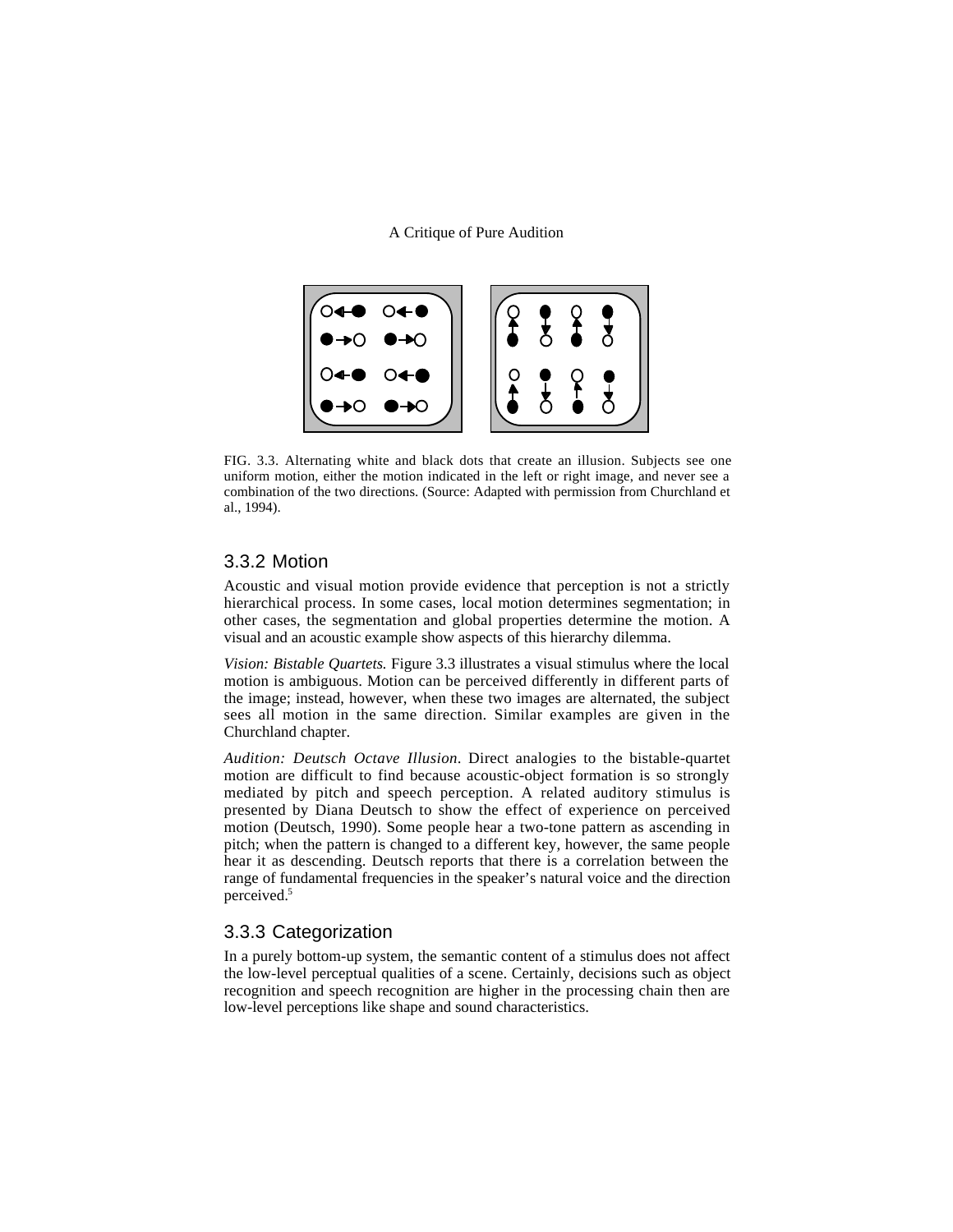

FIG. 3.4. Two concave masks photographed from their inside. The effect of faces on depth perception is illustrated. (Source: Reprinted with permission from Churchland et al., 1994.)

*Vision: Faces and Shading*. Figure 3.4 shows a simple example that illustrates visual ambiguity. Shading gives us important cues for determining what the shape of an object is. Most people see the masks in Figure 3.4 as having the nose projecting out of the page, even though the masks are in fact concave. Moving the lights from above—which is the direction from which we normally expect to see the light—to the sides does not change the perception that the nose is sticking out of the page as it would be from any normal face.

*Audition: Ladefoged's Ambiguous Sentence*. Context can dramatically affect the way speech is heard. Many people wonder whether speech is special and handled differently from other types of acoustic signals. I hope to illustrate how linguistic information and decisions can change our perception.

In Figure 3.5, the same introductory sentence is spoken by two different speakers. The final word, after each sentence, is the same—identical samples and waveforms. Yet most listeners hear the word at the end of the first sentence as "bit" and the word at the end of the second sentence as "bet." How can this difference occur if phonemes are recognized independent of their surroundings? Clearly, the words that we perceive, as shown by this example, are changed by our recent experience.

# 3.3.4 Grouping

Grouping together many components of a sound or scene is an efficient way for the perceptual system to handle large numbers of data. But can groups affect the low-level percepts? We would not expect a group to be formed unless all elements of the group have some property in common. Or is it possible that a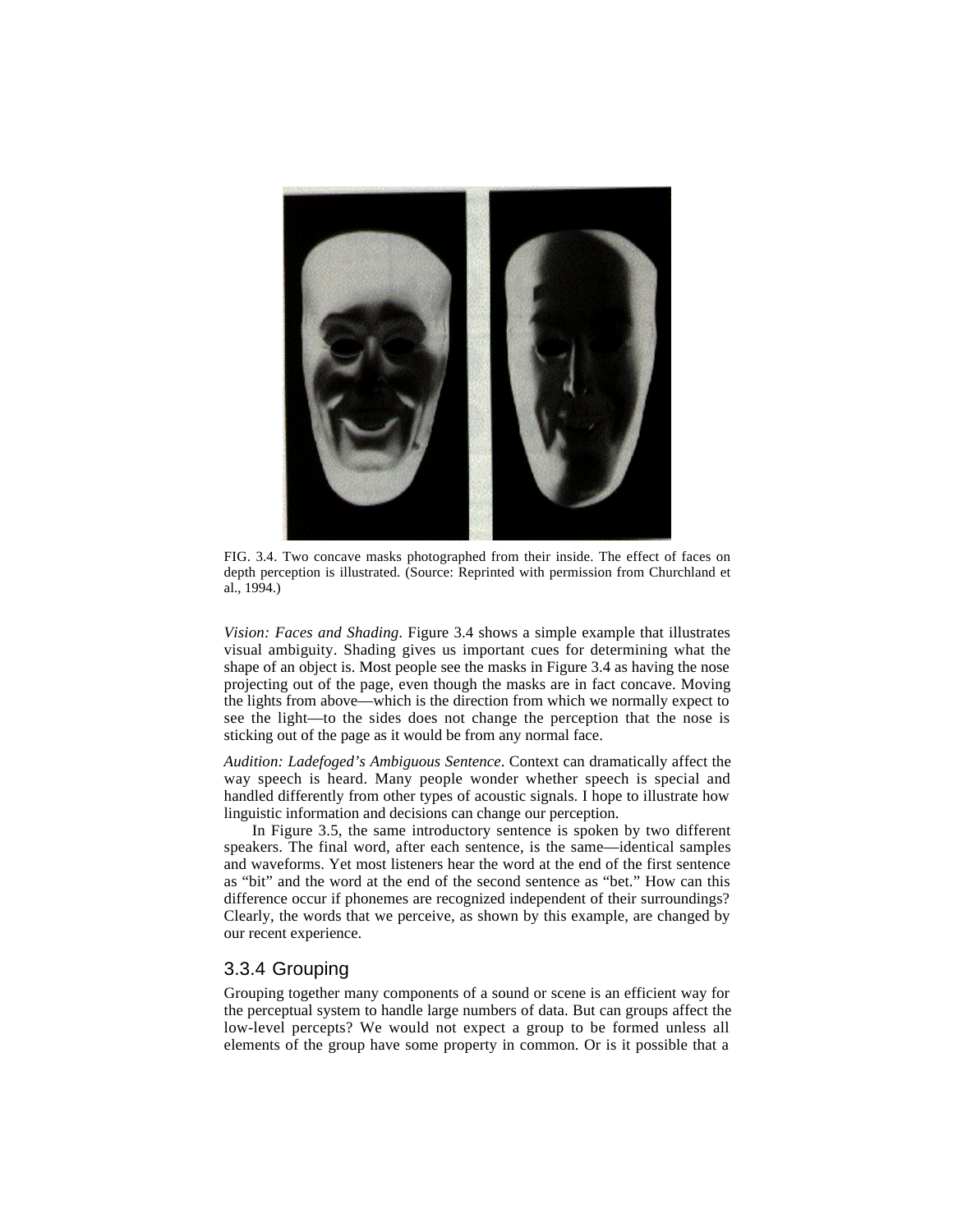

FIG. 3.5. Two spectrograms of the sentence "Please say what this word is: XX". On the left, the last word is heard as "bit," while on the right it is heard as "bet." Identical waveforms are used in both cases. (Source: Audio courtesy of Peter Ladefoged.).

high-level decision is shorthand, so many low-level decisions are unneeded? The bistable quartets in Figure 3.3, and the dots in Figure 3.7 (described in Section 3.5) are also examples of visual grouping.

*Audition: Sine-Wave Speech*. Speech is often described as special because we hear spoken language as words, rather than as chirps, beeps, or random noise. A large orchestra produces sounds more complicated than those made by a single vocal tract, yet it is not hard for even untrained listeners to hear the piccolo part. Yet try as we might, we have a hard time describing more of the auditory experience of speech sounds than the pitch and the loudness. Language is certainly an important grouping process.

Sine-wave speech is an example of an acoustic signal that might or might not be heard as speech (Remez & Rubin, 1993). Figure 3.6 shows a spectrogram of a sine-wave speech signal. In sine-wave speech, the pitch of the acoustic signal is removed and the formants of the speech are modeled by a small number of sine waves (three in this case).

Most listeners first hear a sine-wave speech signal as a series of tones, chirps, and blips. There is no apparent linguistic meaning. Eventually, or after prompting, all listeners unmistakably hear the words and have a hard time hearing the individual tones and blips. Some of the tones remain, but it is as though the listener's minds hear only the speech of normal speakers. With appropriate cueing, they hear the sounds as speech. The linguistic information in the signal has changed their perception of the signal.

*Audition: The Wedding Song*. Parts of speech can also be heard as music. Mariam Makeba recorded a musical piece called the *Wedding Song.* In the introduction, she names the song in Xhosa, an African click language. When she says the title, an American listener hears the click as part of the word. Yet when the listener hears the same type of click in the song, she hears it as separate from the speech, as part of the instrumental track. To my American-English ears, a click is not normally part of a language; when the click is placed into an ambiguous context, such as in a song, it is not heard as a part of the speech signal.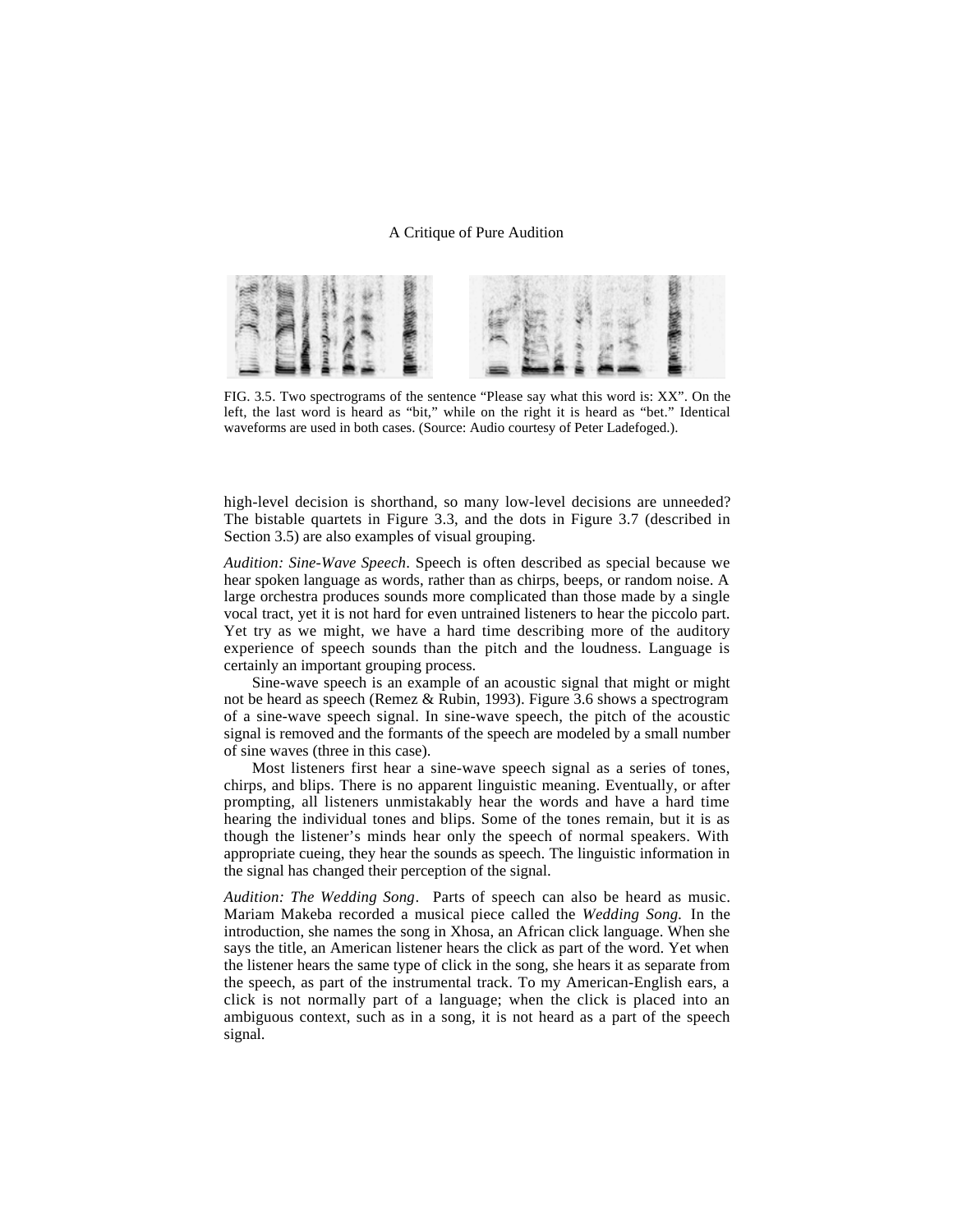

FIG. 3.6. A spectrogram of sine-wave speech. The sentence is "Where were you a year ago." (Source: Audio courtesy of Richard Remez.)

## 3.3.5 Cross-Modality

Thus far, we have considered the auditory and visual processing systems only independently. Surely, in a pure system, an auditory signal would not affect what we see, and visual stimuli would not affect our auditory perception. However, we do get cross-perception effects. We all perceive the voices of television actresses as coming from their mouths, rather than from the television's speakers, even if they are placed away from the screen. Two other such examples are described next.

*Audition Affecting Vision: Behind the Occluder.* Churchland and colleagues described a stimulus that illustrates illusory motion; it is shown in Figure 3.7. In each of three experiments, the dots in Column A are turned on and off in opposition to those in Column B (the square is always present). In the first experiment, the subject sees all three dots as moving back and forth, with the middle dot occluded by the square. In the second experiment, she sees the same dot as just blinking on and off. (These two experiments also provide an example of global changes affecting local perception.) Finally, in the third experiment, a tone is played in her left ear when the dot in Column A is shown. The dot and the left tone alternate with a tone played in her right ear. Apparent motion returns. Here an auditory event changed perception of the visual scene. How did this happen? The auditory stimuli added information to disambiguate the visual experience.

*Vision Affecting Audition: The McGurk Effect.* Vision can change the acoustic perception. The *McGurk effect*, an example of this cross-modality influence, is illustrated in Figure 3.8 (Cohen & Massaro, 1990). With our eyes closed, we hear a synthesized voice saying "ba." When we open our eyes, and watch the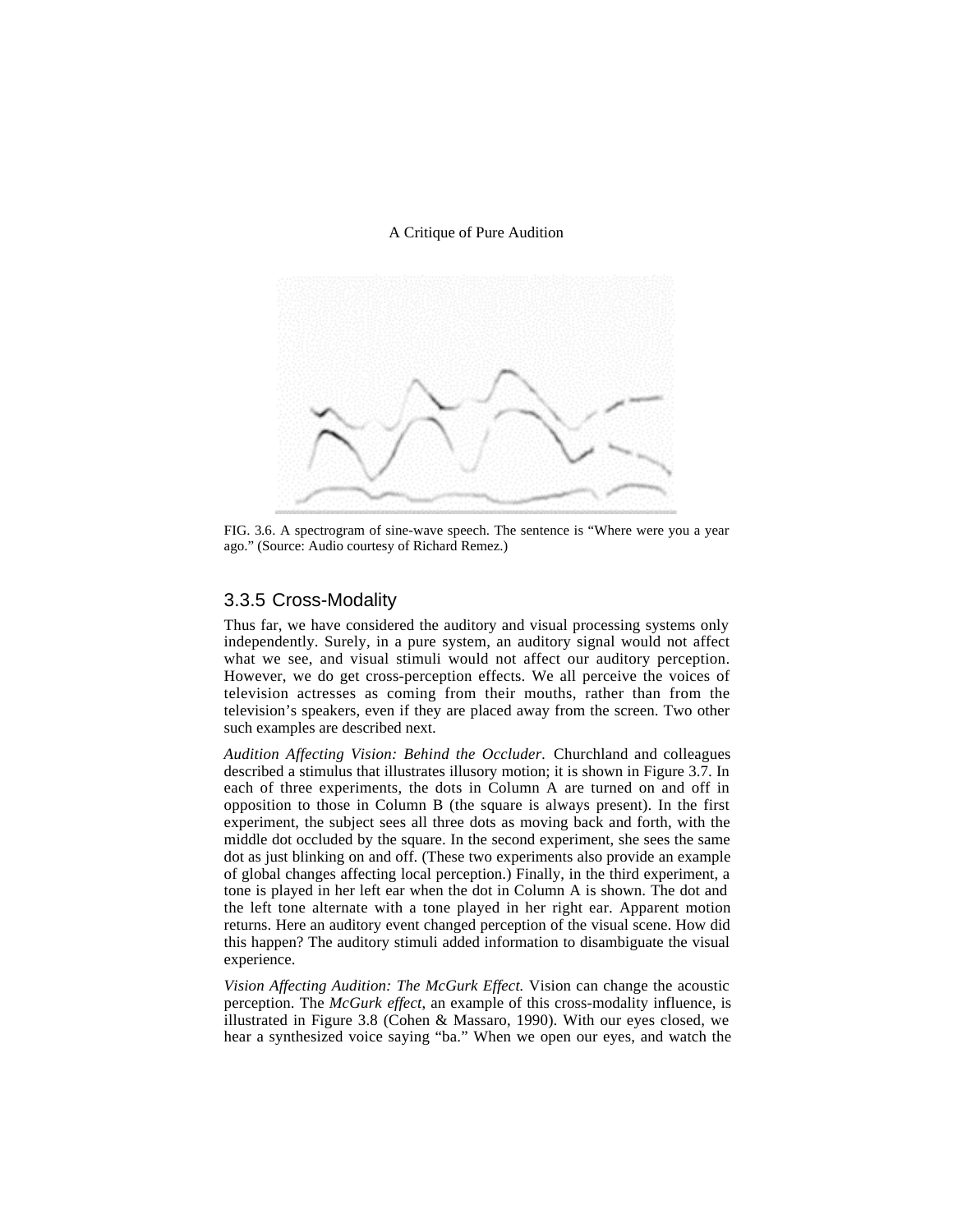

FIG. 3.7. Three experiments demonstrating illusory motion. The stimuli on the left alternate with those on the right. The arrows indicated perceived motion; the dashed circle indicates the object is perceived under the square. Global change cause the perception of motion in experiment 1; the tones played in left and right ears lead to motion in experiment 3. (Source: Adapted with permission from Churchland et al., 1994.)

artificial face, we hear "va." The acoustic signal is clearly "ba," yet the lips are making the motions for "va." Thus, our brains put together these conflicting information sources and, for this sound, trust the information from the eyes.

### 3.3.6 Learning

At the highest level, learning and training affect our perception over long periods. Most of the effects that we have discussed are immediate. Our perception is instantaneous and does not change much over time.

Yet training has been shown to change a owl monkey's ability to perform a discrimination task (Recazone et al., 1993). Over time, with much training, the owl monkey improved its ability to make frequency discriminations. Most important, the neurons in the AI section of monkey's cortex had reorganized themselves such that more neural machinery than before learning was dedicated to the task. A similar effect was seen with visual discrimination

# **3.4 FUTURE WORK**

I know of no study that quantifies the information flow down the processing chain. Clearly, the centrifugal or descending auditory pathways are important. At the lowest levels, efferent signals from the superior olivary complex affect the mechanical tuning of the cochlea.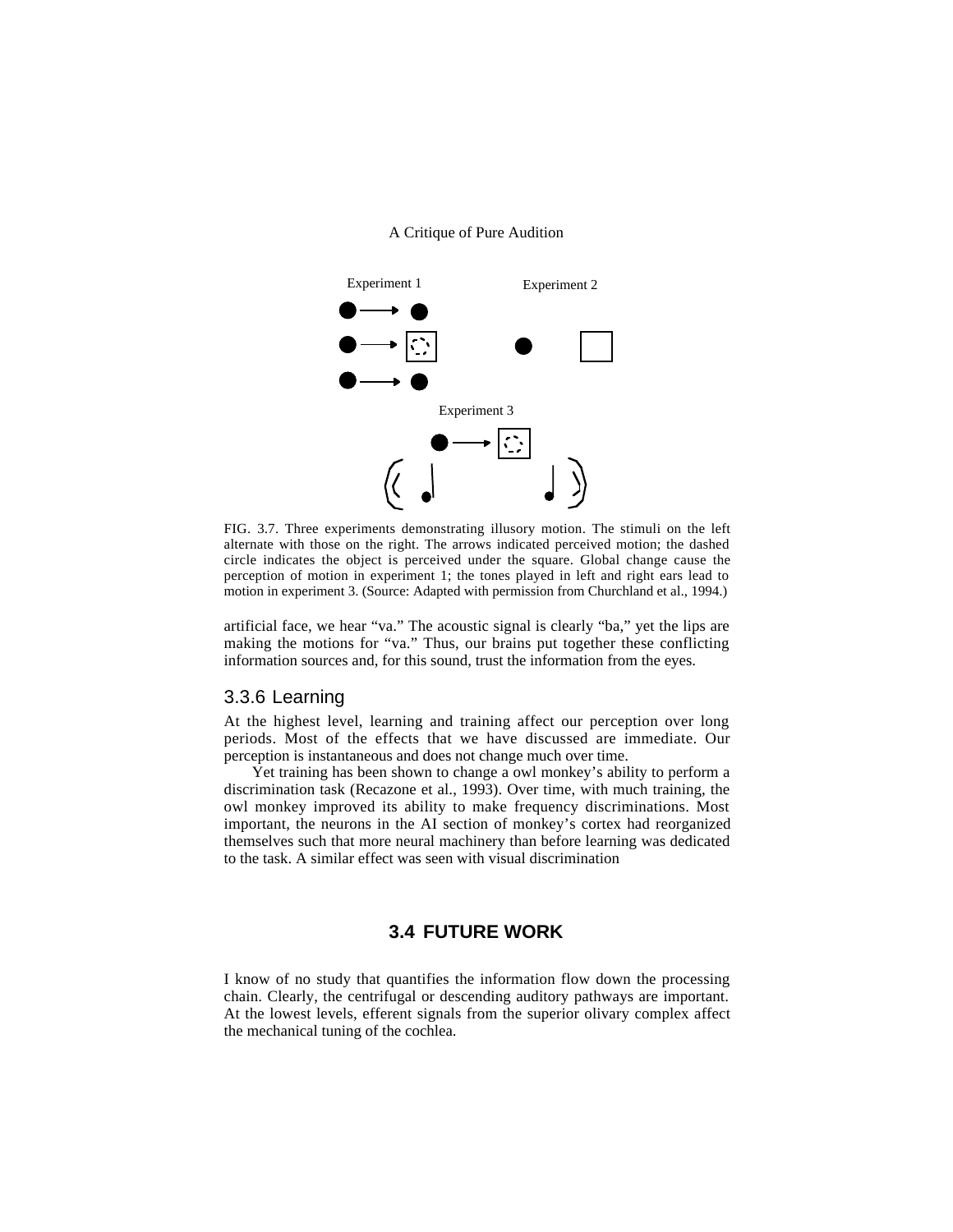

FIG. 3.8. The McGurk effect illustrates how visual stimuli can overrule the auditory perception. (Source: Image courtesy of Michael Cohen, University of California, Santa Cruz.)

Many of the examples in this and Churchland's chapter can be explained easily if low-level detectors generate all possible hypothesis. Higher-level processes then evaluate all the ideas, and suppress the inconsistent results. It is impossible for psychophysical experiments to rule out one or the other of these alternatives. To answer this question, we must perform experiments on efferent projections.

There are auditory systems that use top-down information. Most speechrecognition systems today use linguistic information and knowledge about the domain to guide the word-hypothesis search (Lee, 1989). A system proposed by Varga and Moore (1990) uses two hidden Markov model (HMM) recognizers to separate speech and noise. Works by Carver and Lessor (1992), Nawab (1992) and Ellis (1993) discuss blackboard systems that allow expectations to control the perception. Recent work by the Sheffield group (Cooke et al., 1995) used Kohonen nets and HMMs to recognize speech with missing information. These systems, however, are not tied to physiology or psychoacoustics. Is there common ground between speech recognizers and systems that perform auditoryscene analysis?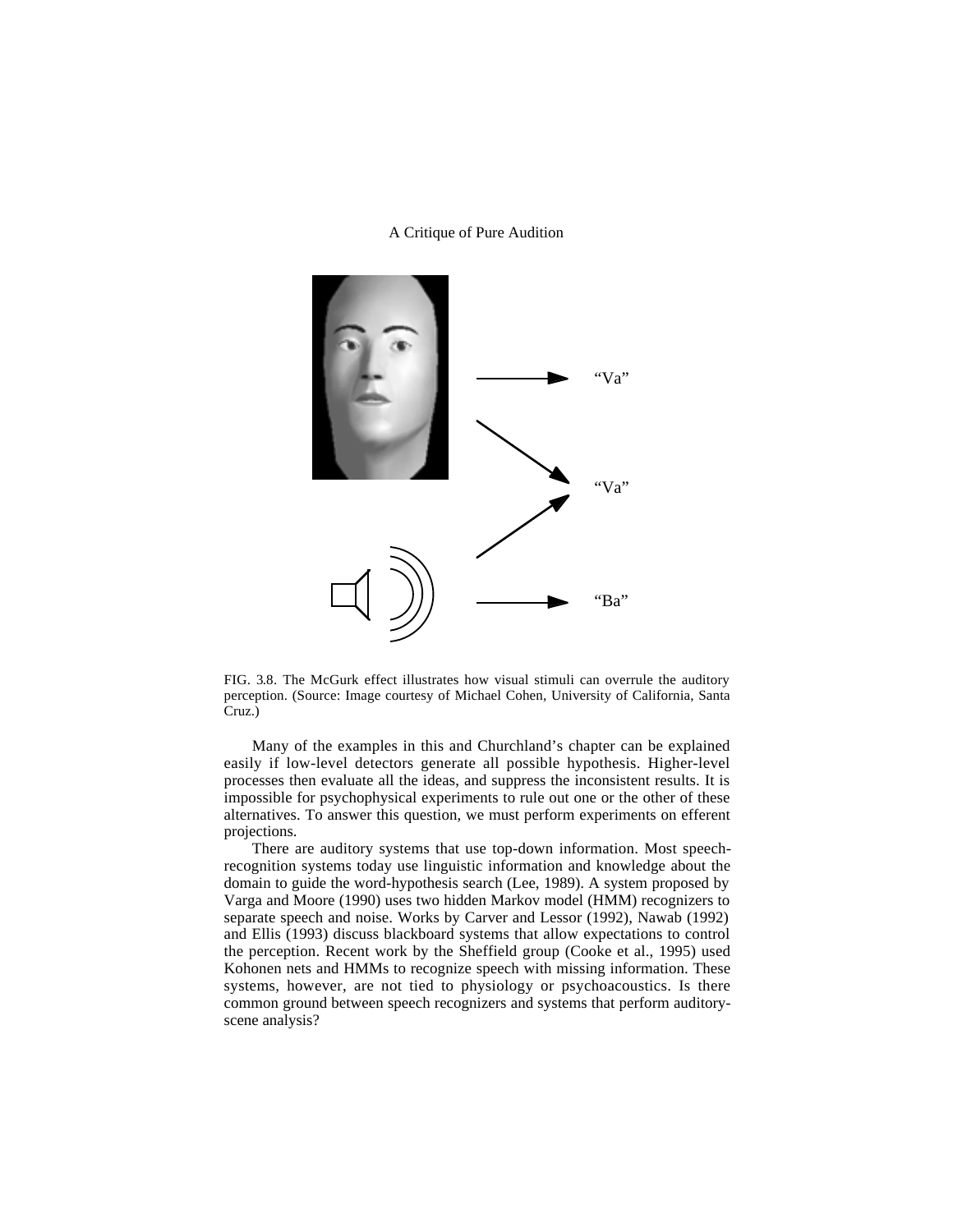I do not mean to imply that pure audition is inherently bad. Interactive and top-down systems are hard to design and test. The world of perception offers little guidance in the design of these systems.

Instead, I hope to find a middle ground. I hope that those of us who design top-down systems will learn what has made the perceptual system successful. We wish to discover which attributes of the perceptual representation are important and should be incorporated into the top-down systems. Clearly the mel-frequency cepstral-coefficient (MFCC) representation in the speechrecognition world (Hunt et al. 1980) is one such win for perception science.

Likewise, those of us who design pure-audition systems need to acknowledge all the top-down information that we are ignoring in the pursuit of our sound-understanding systems. Much information is processed without regard to high-level representations. We clearly perceive the voice of somebody speaking a language we have never heard as being one sound source, rather than as isolated chirps and tones. Yet many problems—such as understanding how we separate speech from background at a noisy cocktail party—might be easier to solve if we pay attention to our understanding of the linguistic content. I, unfortunately, do not know how to do so yet.

# **ACKNOWLEDGMENTS**

Earlier versions of this work were presented to the Perception Group at Interval Research and to the Stanford CCRMA Hearing Seminar. I am grateful for the feedback, criticism, and suggestions I received from all these people. Specifically, Subutai Ahmad, Michele Covell, and Lyn Dupré had many suggestions that greatly improved my ideas and their presentation.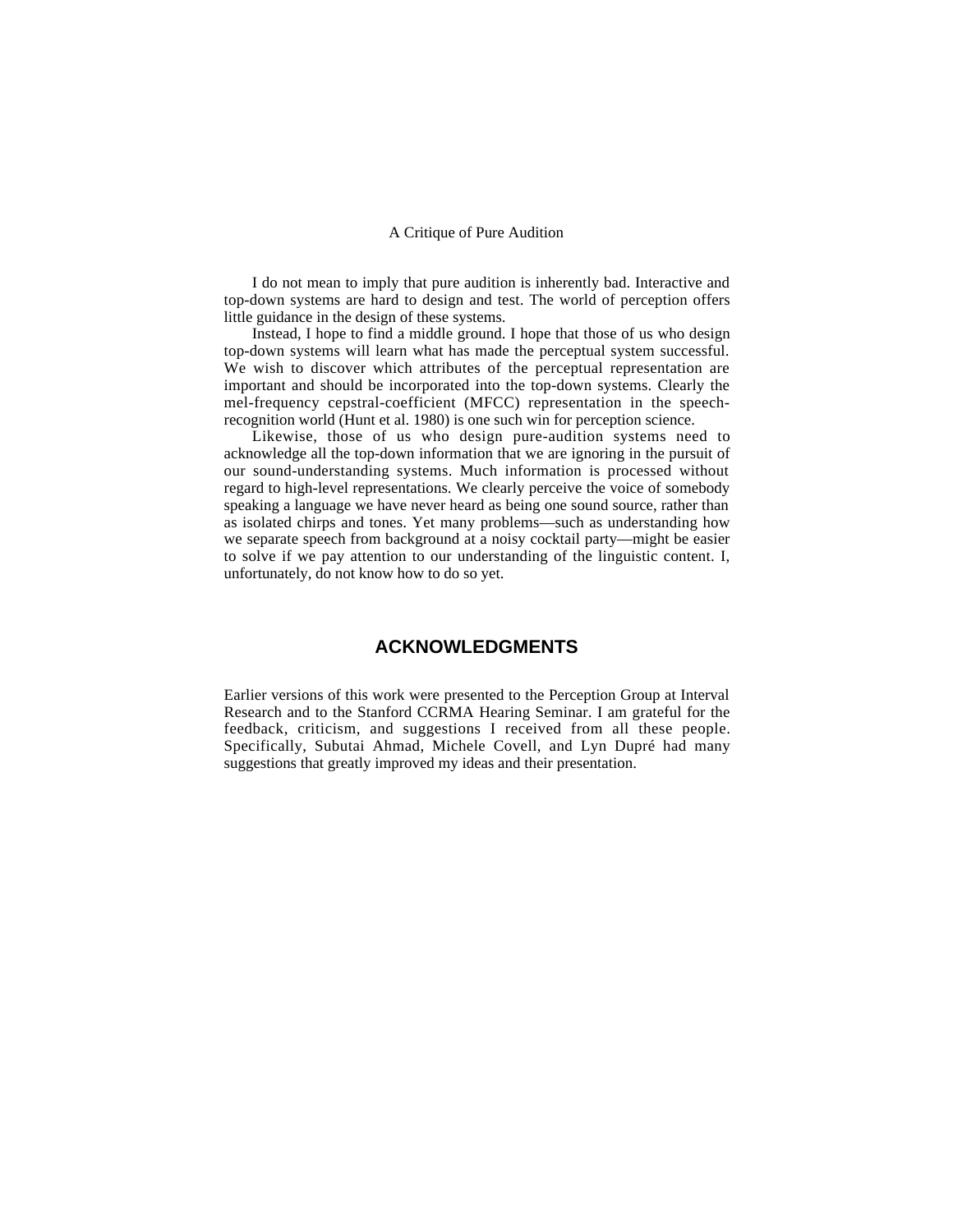# **REFERENCES**

- Blake, A. & Yuille, A. (Eds.). (1992). *Active Vision*. Cambridge, MA: MIT Press.
- Brown, J. G. & Cooke, M. P. (1994). Computational auditory scene analysis. *Computer Speech and Language*, 8 (4), 297–336.
- Carver, N. & Lessor, V. (1992). Blackboard systems for knowledge-based signal understanding. In *Symbolic and Knowledge-based Signal Processing*, Alan V. Oppenheim and S. Hamid Nawab, (Eds.). Englewood Cliffs, NJ: Prentice-Hall.
- Churchland, P., Ramachandran, V. S., & Sejnowski, P. (1994). A critique of pure vision. In *Large-Scale Neuronal Theories of the Brain,* Christof Koch and Joel Davis, (Eds.). Cambridge, MA: MIT Press.
- Cohen, M. M. & Massaro, D. (1990) Synthesis of visible speech. *Behavior Research Methods, Instruments and Computers*, 22(2), 260–263.
- Cooke, M. (1993). *Modelling Auditory Processing and Organisation.* Cambridge, UK: Cambridge University Press.
- Cooke, M., Crawford, M., & Green, P. (1995). Learning to recognise speech in noisy environments. ATR TR-H-121, *Proceedings of the ATR workshop on A Biological Framework for Speech Perception and Production*, Kyoto Japan, 13–17.
- Deutsch, D. (1990). A link between music perception and speech production. *Abstracts for the One Hundred Twentieth Meeting of the Acoustical Society of America, Journal of the Acoustical Society of America*, Vol. 88 (Suppl. 1).
- Ellis, D. P. W. (1993). Hierarchic models of hearing for sound separation and reconstruction. *1993 IEEE Workshop on Applications of Signal Processing to Audio and Acoustics*, IEEE, New York, pp. 157–160.
- Hunt, M. J., Lennig, M., & Mermelstein, P. (1980). Experiments in syllablebased recognition of continuous speech. *Proceedings of the 1980 ICASSP*, Denver, CO, pp. 880–883.
- Ladefoged, P. (1989). A note on 'information conveyed by vowels.' *Journal of the Acoustical Society of America*, 85 (5), 2223–2234.
- Lee, K. (1989). *Automatic Speech Recognition: The Development of the SPHINX System*. Boston, MA: Kluwer Academic Publishers.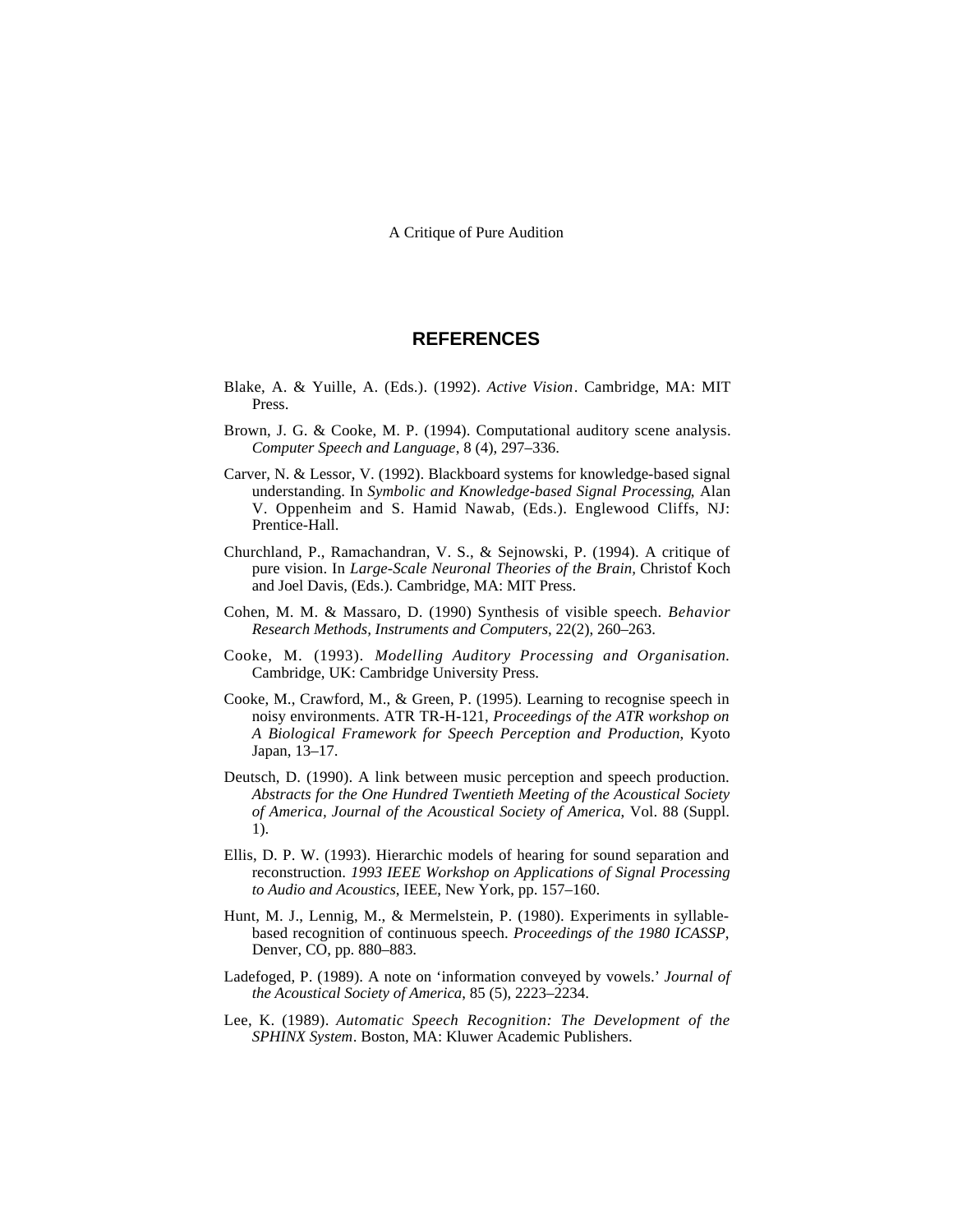Marr, D. (1982). *Vision*. San Francisco, CA: W. H. Freeman and Company.

- Mellinger, D. K. (1991). Event formation and separation in musical sound. Doctoral Thesis, CCRMA, Dept. of Music, Stanford University, Stanford, CA.
- Nawab, S. H. (1992). Integrated processing and understanding of signals. In *Symbolic and Knowledge-Based Signal Processing*, Alan V. Oppenheim and S. Hamid Nawab, (Eds.), Englewood Cliffs, NJ: Prentice-Hall.
- Recazone, G. H., Schreiner, C. E., Merzenich, M. M., (1993). Representation of primary auditory cortex following discrimination training in adult owl monkeys. *The Journal of Neuroscience*, 13(1), 87–103.
- Remez, R. E. & Rubin, P. E. (1993). On the intonation of sinusoidal sentences: Contour and pitch height. *Journal of the Acoustical Society of America*, 94 (4), 1983–1988.
- Varga, A. P. & Moore, R. K. (1990). Hidden Markov model decomposition of speech and noise. In *Proceedings of ICASSP-90*, Albuquerque, NM, Vol. 2, 845–848.
- Yarbus, A. L. (1967). *Eye Movements and Vision*. New York: Plenum Press.